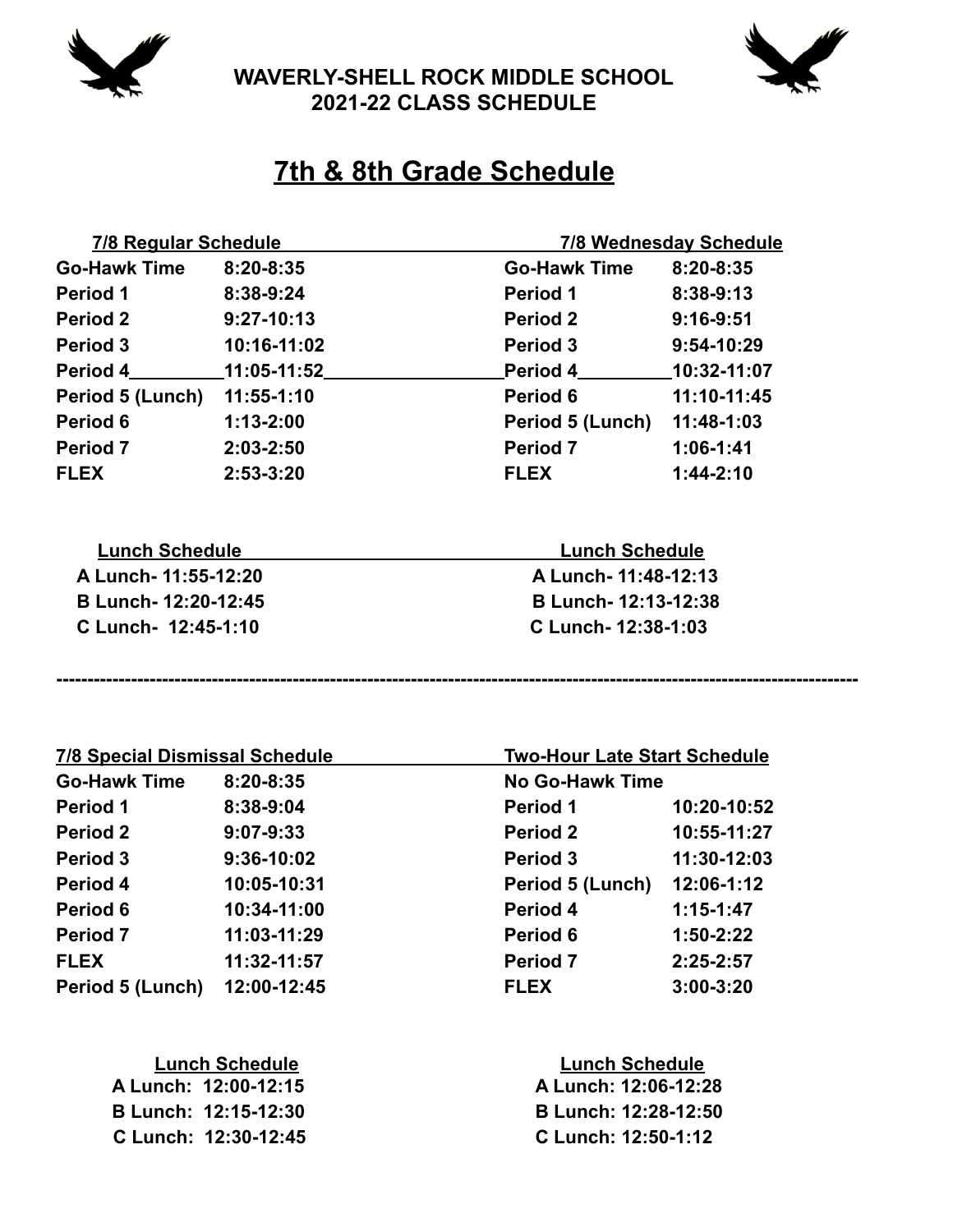

**WAVERLY-SHELL ROCK MIDDLE SCHOOL 2021-22 CLASS SCHEDULE**



## **5th & 6th Grade Schedule**

| 5/6 Regular Schedule |                                | 5/6 Wednesday Schedule |                        |
|----------------------|--------------------------------|------------------------|------------------------|
| <b>Period 0</b>      | 8:20-8:35 Go-Hawk Time         | Period 0               | 8:20-8:35 Go-Hawk Time |
|                      | $8:35-9:03$ WIN                |                        | $8:35-8:50$ WIN        |
| <b>Period 1</b>      | $9:05-9:45$                    | <b>Period 1</b>        | 8:50-9:25              |
|                      | Period 2 9:45-10:25            |                        | Period 2 9:25-10:00    |
|                      | Period 3 10:25-11:05           | <b>Period 3</b>        | 10:00-10:35            |
| Period 4             | 11:05 - 11:48                  | <b>Period 4</b>        | 10:35-11:15            |
| (Lunch/Recess)       |                                | (Lunch/Recess)         |                        |
| Period 5             | 11:50-12:30                    |                        | Period 5 11:15-11:50   |
|                      | Period 6 12:30-1:10            | <b>Period 6</b>        | 11:50-12:25            |
| Period 7 1:10-1:50   |                                | <b>Period 7</b>        | 12:25-1:00             |
|                      | Period 8 1:50-2:30             | <b>Period 8</b>        | $1:00-1:35$            |
| Go-Hawk 2:30 - 2:40  |                                | <b>Period 9</b>        | $1:35-2:10$            |
| Period 9 2:42-3:15   |                                |                        |                        |
|                      | *Music class dismissed at 3:20 |                        |                        |

| <b>Lunch Schedule</b> |               | <b>Lunch Schedule</b> |             |  |  |
|-----------------------|---------------|-----------------------|-------------|--|--|
| 5th Recess/6th Lunch: | 11:05 - 11:25 | 5th Recess/6th Lunch: | 10:35-10:55 |  |  |
| 6th Recess/5th Lunch: | 11:25 - 11:48 | 6th Recess/5th Lunch: | 10:55-11:15 |  |  |